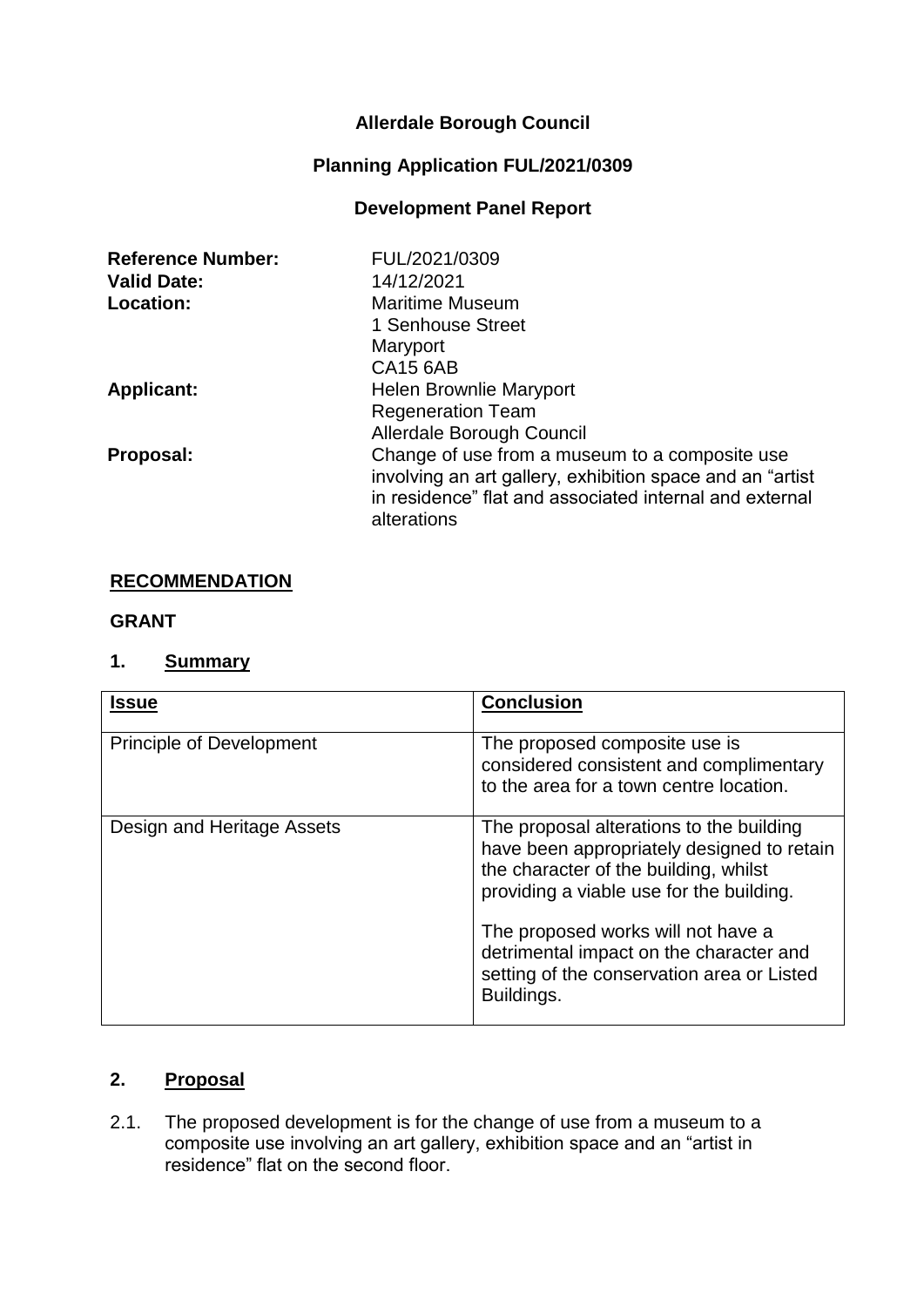- 2.2. The external alterations comprise the reinstatement of a ground floor doorway, replacement/refurbishment of windows, pipework to serve the bathroom and kitchen of the flat, an air source heat pump, and the installation of solar panels on the south facing roof. Repairs will also be carried out to the stonework and render.
- 2.3. The Plans for consideration are:-

Dwg 2146-03 Location Plan Dwg 2146-05 Site Plan As Proposed Dwg 2146-06 Floor Plans and Elevations as Proposed received 17 January 2022 Heritage, Design and Access Statement

The particulars are available to view via the following link: [https://allerdalebc.force.com/pr/s/planning](https://allerdalebc.force.com/pr/s/planning-application/a3X3X00000B9E8uUAF/ful20210309)[application/a3X3X00000B9E8uUAF/ful20210309](https://allerdalebc.force.com/pr/s/planning-application/a3X3X00000B9E8uUAF/ful20210309)

### **Site**

- 2.4. The application site is prominently located at the junction of Well Lane and Senhouse Street neighbouring the quayside of the old harbour within the Maryport Conservation Area.
- 2.5. The origins of the building appear to date back to before 1935 (formerly a Public House) with re-building work carried out circa 1881-1882. Externally, the building has three storeys with a clad tiled roof; rendered walling with decorative stonework on the corner entrance above which there is a mosaic portrait of Queen Victoria; and English bond brick chimney stacks. There is a gable end with timber boarding between two of the brick stacks. The property is served by a yard although access is via the garden of the neighbouring property. An electricity sub-station is also located to the south of the building.
- 2.6. Although not a listed building, 1 Senhouse Street is considered to be a nondesignated heritage asset.
- 2.7. Within the immediate vicinity there are four listed structures, namely: 8 Senhouse Street; 11 Senhouse Street (The Lifeboat Inn); 13 Senhouse Street and the Middle Tap PH.

#### **3. Relevant Planning History**

3.1. In 1975 planning permission was granted for the site to be used as a tourist information centre and museum.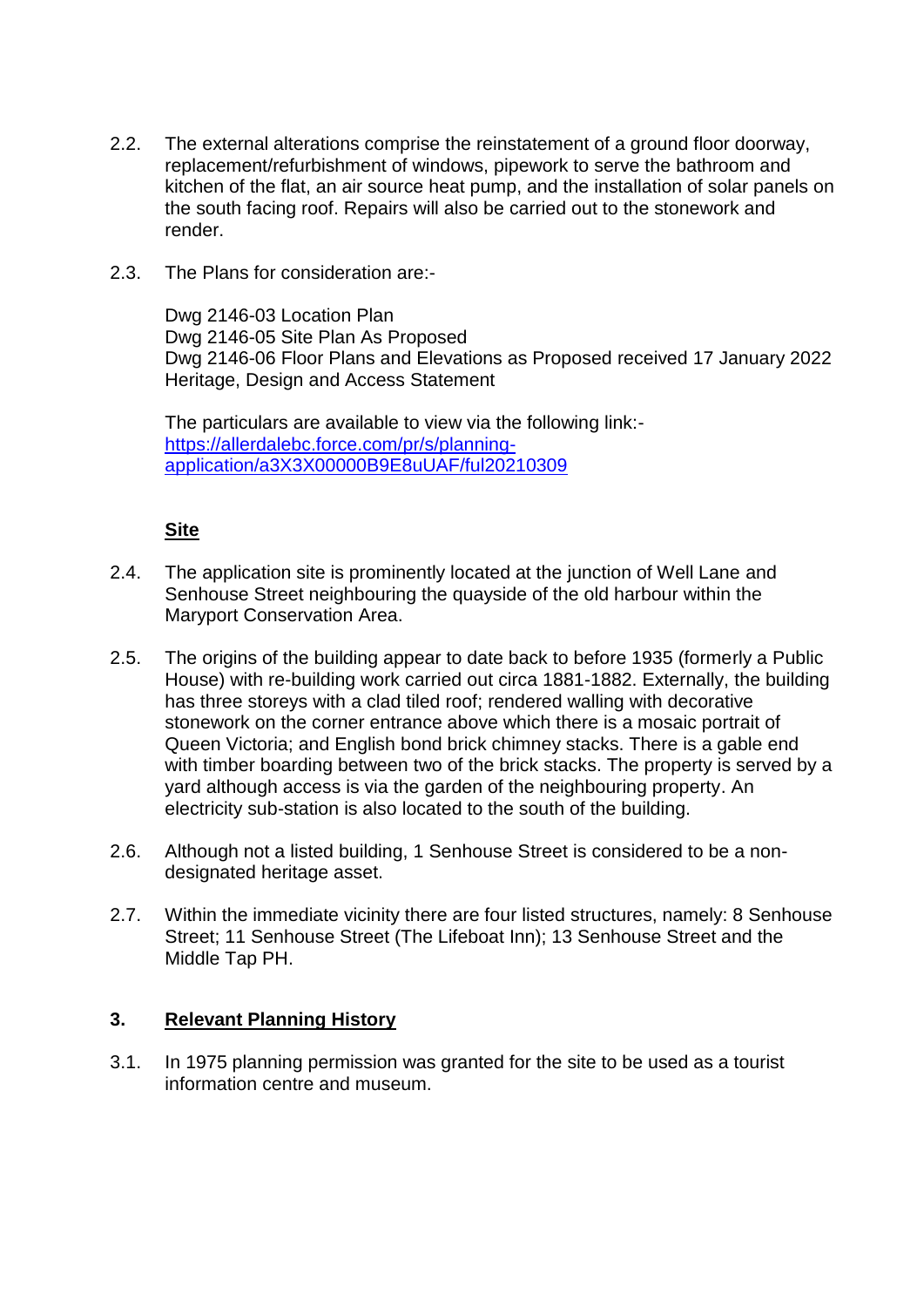### **4. Representations**

### **Maryport Town Council**

4.1. No objection.

### **Fire Officer**

- 4.2. No objections.
- 4.3. The application has been advertised by press advert, site notice and neighbour letter. A letter of support has been received. However, this does raise concerns regarding lack of parking, obstructions from siting of scaffolding and lack of space to store a skip.

### **5. Environmental Impact Assessment**

- 5.1. The Town and Country Planning (Environmental Impact Assessment) Regulations 2017
- 5.2. The development does not within Schedule 1 nor 2 and, as such, is not EIA development.

### **6. Duties**

6.1. For LB setting:

Section 66 of the Planning (Listed Buildings and Conservation Areas) Act 1990 requires that the Local Planning Authority shall have special regard to the desirability of preserving the listed building or its setting or any features of special architectural or historic interest which it possesses.

6.2. For conservation areas:

Section 72(1) of the Listed Buildings Act 1990 states that, with respect to any buildings or other land in a conservation area, special attention shall be paid to the desirability of preserving or enhancing the character or appearance of that area.

#### **7. Development Plan Policies**

#### **7.1. Allerdale Local Plan (Part 1)**

Policy S1 Presumption in Favour of Development Policy S2 Sustainable Development Policy S3 Spatial Strategy and Growth Policy S4 Design Principles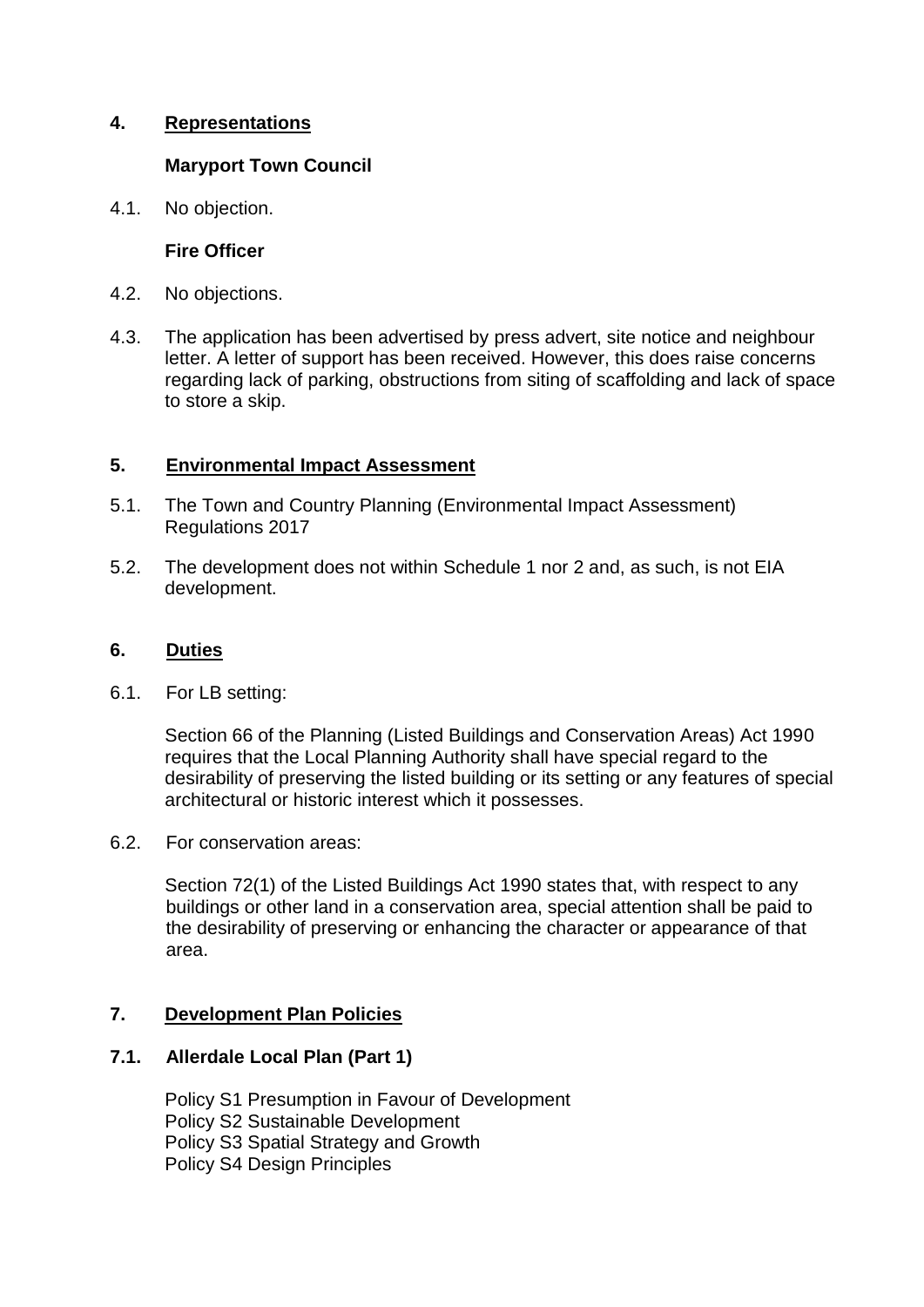Policy S5 Design Principles Policy S16 Town Centre and Retail Policy S27 Heritage Assets Policy S32 Safeguarding Amenity Policy DM7 Town Centre Development Policy DM9 Town Centre Frontages Policy DM15 Extensions and Alterations to Existing Buildings and Properties

# **7.2. Allerdale Local Plan (Part 2)**

Policy SA2 Settlement Boundaries

# **8. Other material considerations**

# **8.1. National Planning Policy Framework (NPPF) (2021)**

# **9. Policy weighting**

9.1. Section 38(6) of the Planning and Compulsory Purchase Act 2004 requires that, if regard is to be had to the development plan for the purpose of any determination to be made under the Planning Acts, the determination must be made in accordance with the plan unless material considerations indicate otherwise. This means that the Allerdale Local Plan (Part 1) 2014 and the Allerdale Borough Local Plan (Part 2) 2020 policies have primacy.

### **10. Assessment:**

#### **Principle of development**

- 10.1. The application site falls within the designated boundary of the Town Centre and neighbours the harbour with its associated leisure and commercial activities.
- 10.2. Policy S16 of the Allerdale Local Plan Part 1 details that the Council will promote the vitality and viability of town centres within the plan area by encouraging a diverse mix of uses which attract a wide range of people at different times of the day.
- 10.3. The proposed museum and art /exhibition gallery fall within the same landuse class therefore this element of the development does not require consent i.e only the residential flat landuse needs planning consent. In such a location, the proposed composite use is consistent and complimentary with what is already taking place in the area. On this basis, and in the context of the planning history of the site, it is considered that the proposed use is acceptable.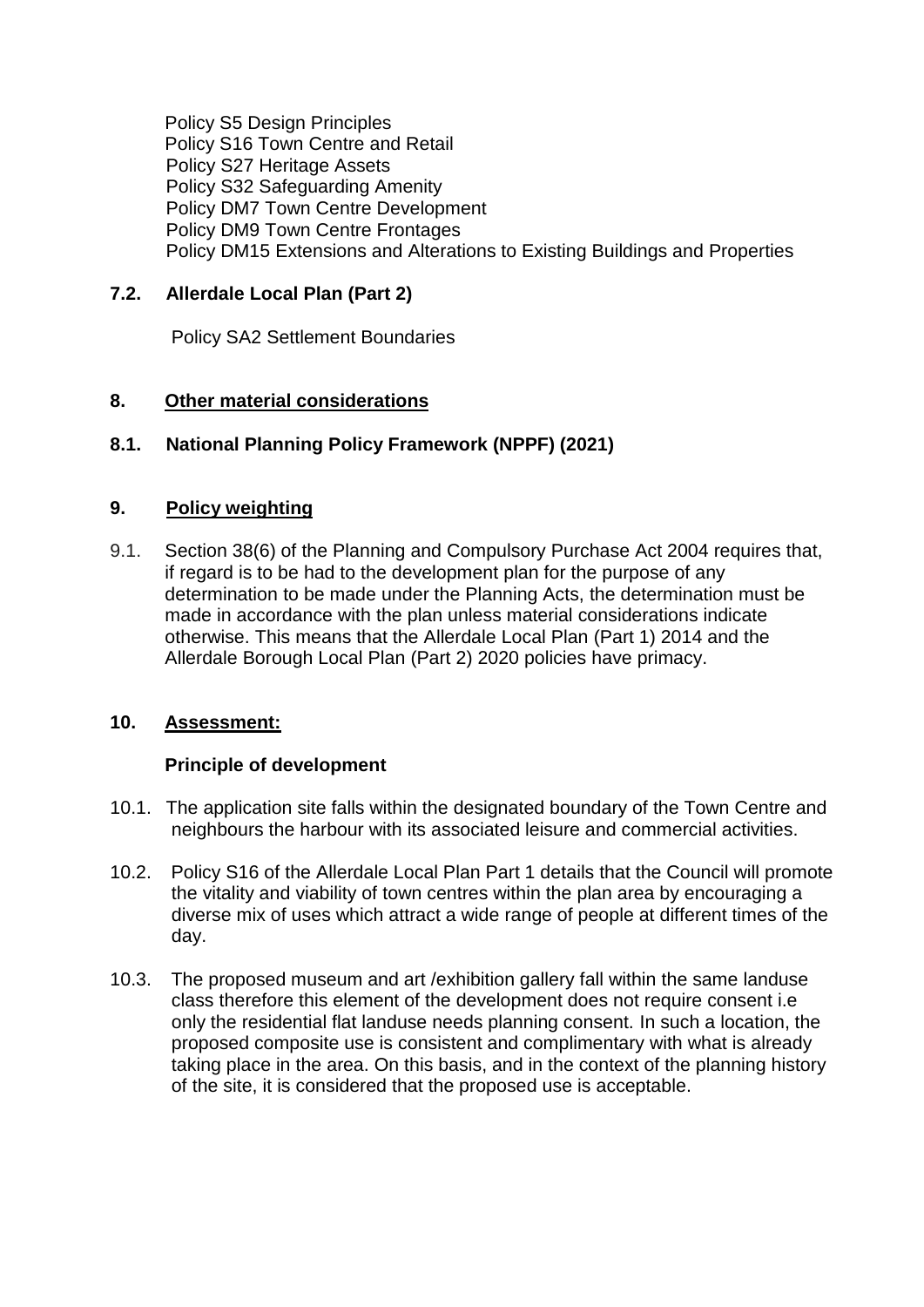### **Design and Heritage Impacts**

- 10.4. Policy S4, S5, S32 and DM14 of the Local Plan seeks new development to respond positively to the character and distinctiveness of the area whilst ensuring suitable standards of amenity are retained for existing residential properties. Policy DM15 seeks a high standard of design for proposals that involve the alteration and/or extension of existing buildings.
- 10.5. Policy S27 of the Allerdale Local Plan seeks to safeguard, conserve and enhance heritage assets in safeguarding their significance and historic value.
- 10.6. Section 72(1) of the Listed Buildings Act 1990 states that, with respect to any buildings or other land in a conservation area, special attention shall be paid to the desirability of preserving or enhancing the character or appearance of that area.
- 10.7. Section 66 of the Planning (Listed Buildings and Conservation Areas) Act 1990 requires that the Local Planning Authority shall have special regard to the desirability of preserving the listed building or its setting or any features of special architectural or historic interest which it possesses.
- 10.8. The council therefore has a duty to have a special regard on developments which may affect the character or setting of a conservation area or listed building.
- 10.9. The application proposal has been designed to keep any alterations to a minimum; and original features (such as the entrance) retained, repaired and reused wherever practical. Any new doors and windows are to be timber. The external alterations to the existing building are considered to retain the character of the building.
- 10.10. The inclusion of solar panels have been appropriately located on the south elevation to limit the impact. On this elevation the panels would not be viewable from Senhouse Street, although at right angles, would still be visible from Well Lane and South Quay.
- 10.11. In overall terms, it is considered that the magnitude of the proposed change to this non-designated heritage asset will be minor/less than substantial. The slight harm from the panels is considered to be outweighed by the use of renewable energy to improve the energy efficiency of the building and see the continuing use of this prominent building within the Conservation Area, close to the town centre.
- 10.12. It is considered the proposal will not harm the setting of the nearby Listed Buildings as identified in paragraph 2.7 or the Conservation Area as a whole

# **Living Conditions**

10.13. Policy S32 seeks to protect the amenity of existing residents.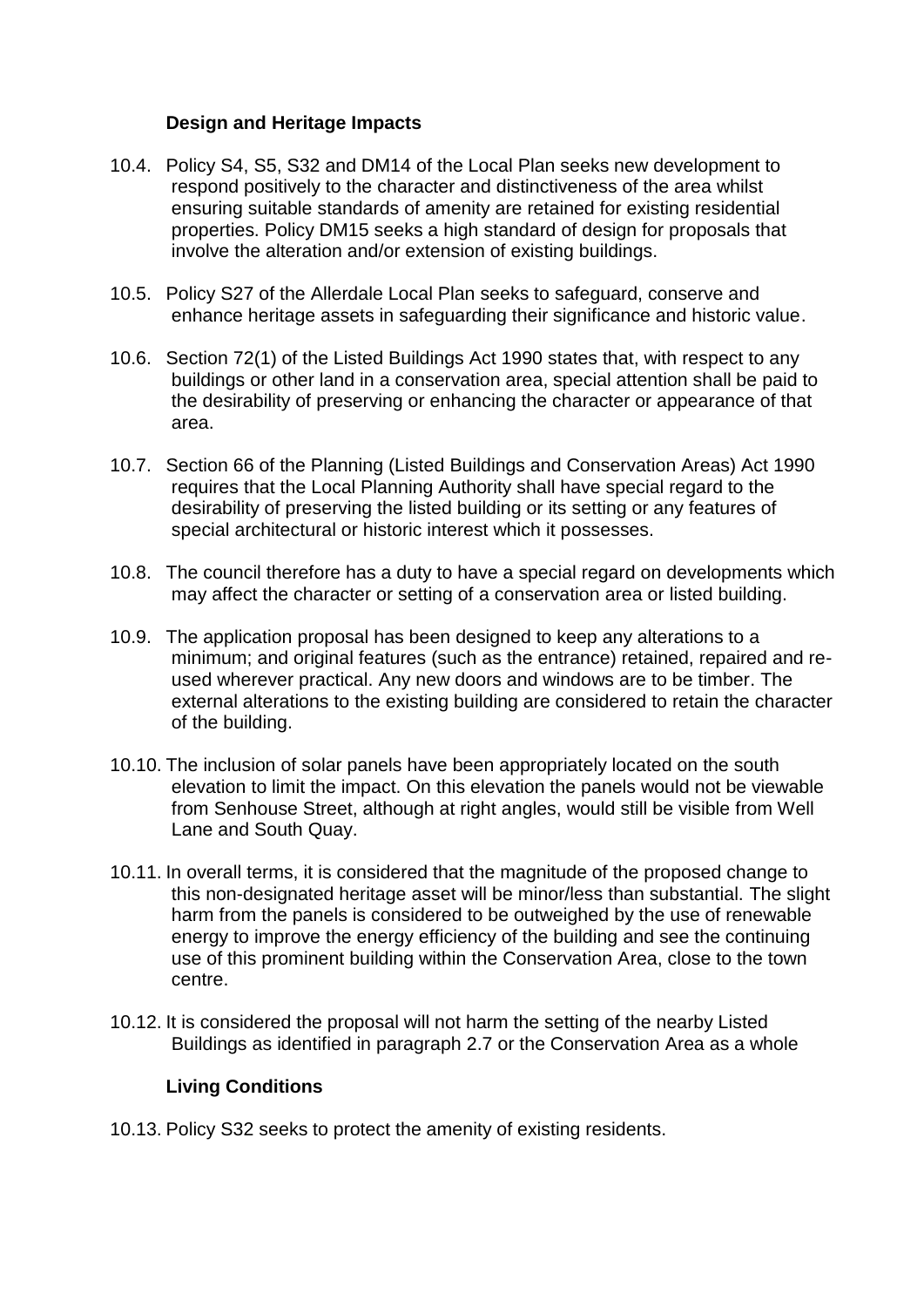10.14. The proposal would not exacerbate any issues for the neighbouring residents associated with noise/disturbance, loss of privacy, light and overshadowing with the proposed use considered a compatible use to the area. Nearby car parks will continued to be used for the parking requirements.

# **Local Financial Considerations**

10.15. Having regard to S70 (2) of the Town and Country Planning Act the proposal will have financial implications arising from Business Tax Revenue.

### **11. Conclusions**

11.1. The proposal will lead to the effective use of the building with the associated internal and external works kept to a minimum with original features retained. Therefore the proposal is considered acceptable, with the design and siting not having a detrimental impact on the setting and character of the Conservation Area or the Listed Building.

# **12. RECOMMENDATION**

#### **GRANT**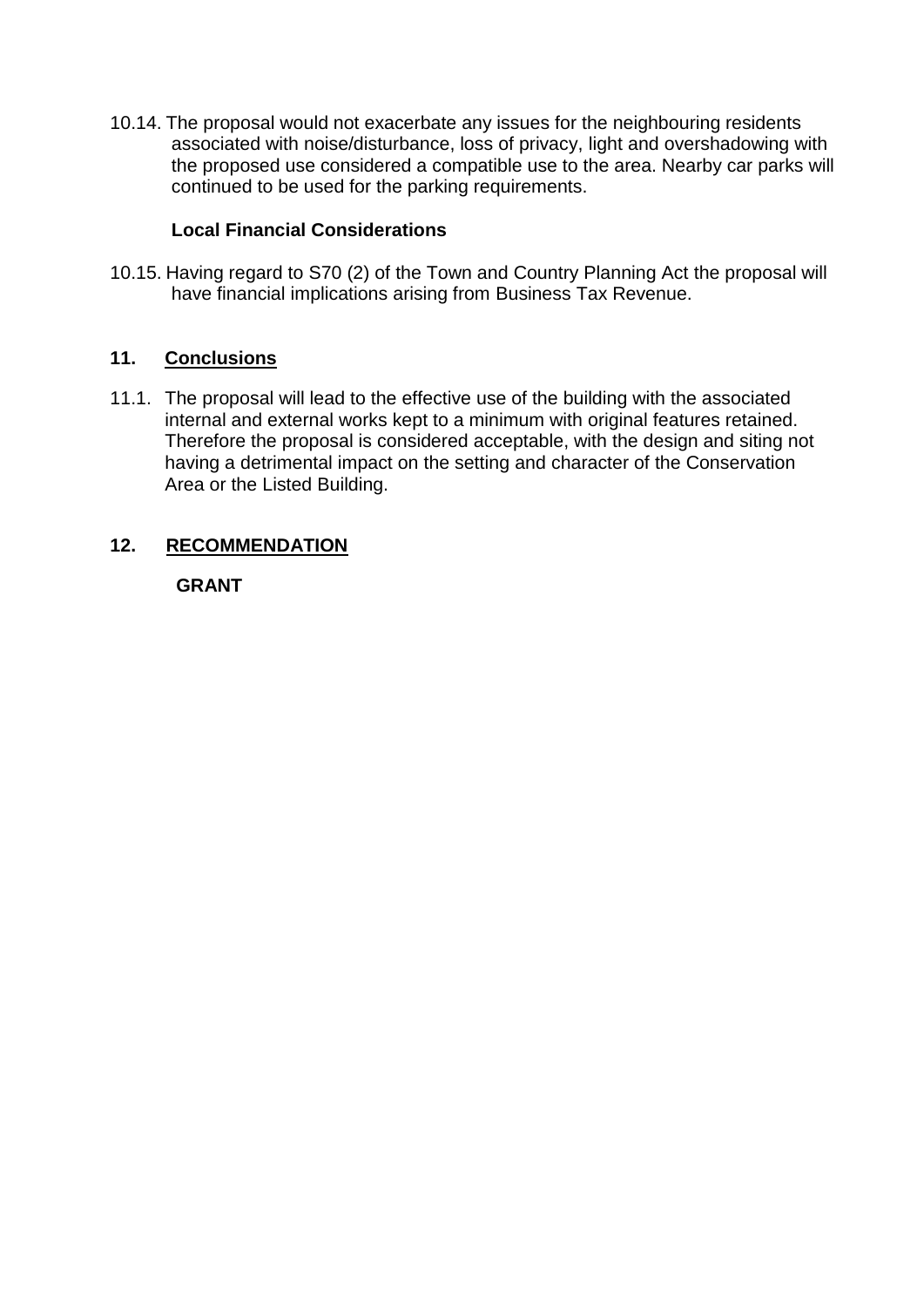### **Annex 1**

### **CONDITIONS**

### **Time Limit:**

**1. The development hereby permitted shall be begun before the expiration of three years from the date of this permission.**

Reason: In order to comply with Section 91 of the Town and Country Planning Act 1990.

#### **In Accordance:**

**2. The development hereby permitted shall be carried out solely in accordance with the following plans: Dwg 2146-03 Location Plan Dwg 2146-05 Site Plan As Proposed Dwg 2146-06 Floor Plans and Elevations as Proposed received 17 January 2022**

Reason: In order to ensure that the development is carried out in complete accordance with the approved plans and any material and non-material alterations to the scheme are properly considered.

# **Advisory Note**